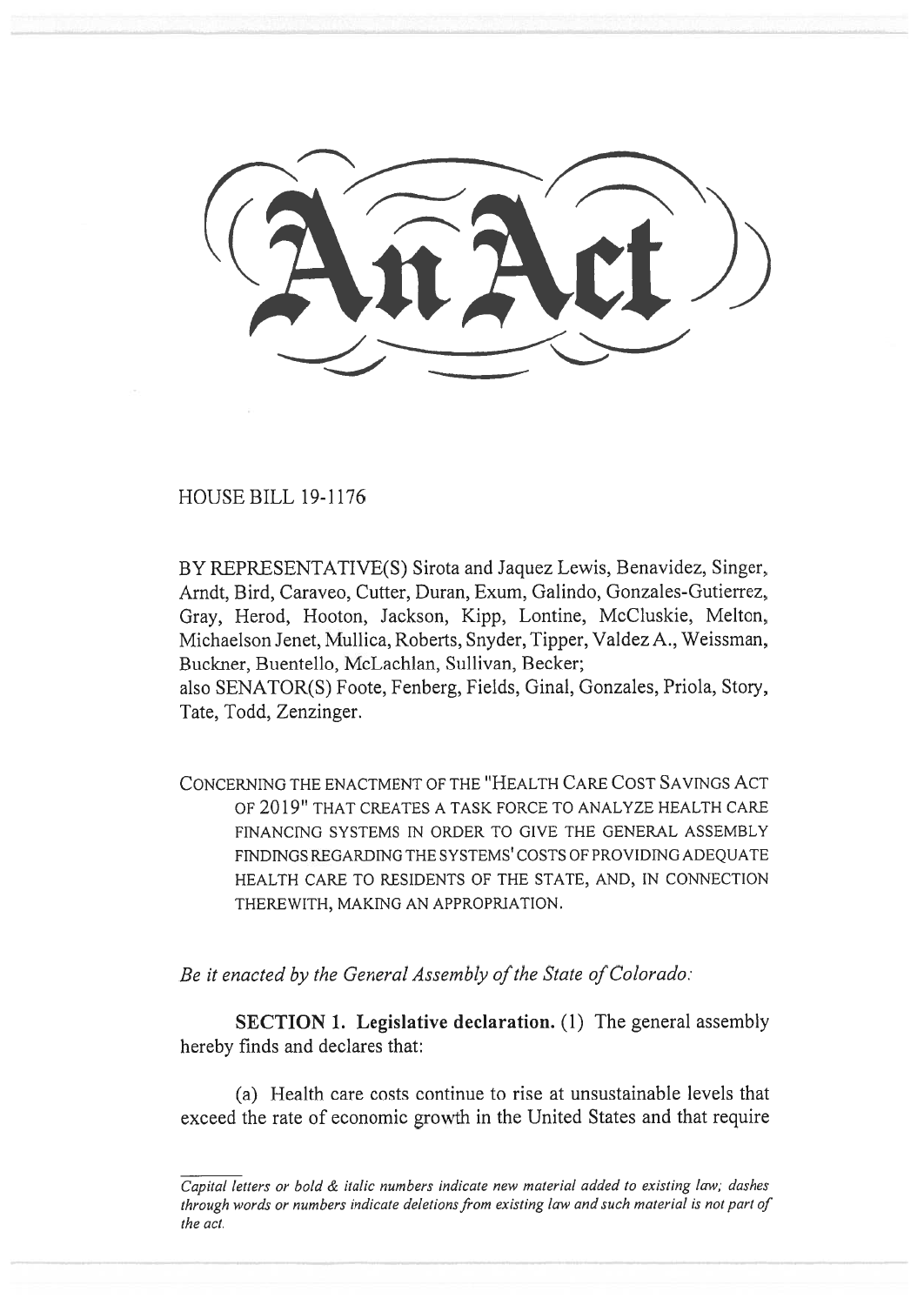increasingly large portions of the state's budget;

(b) Recent polls of Americans from all demographics indicate that access to affordable health care is a major concern for a substantial majority of those polled;

(c) Colorado's rural residents pay disproportionately higher premiums than urban residents for health insurance and often lack access to adequate health care services;

(d) According to a recent Colorado Health Institute study, there are approximately three hundred fifty thousand Coloradans without health insurance, and there are approximately eight hundred fifty thousand Coloradans who are underinsured in that their health insurance has high deductibles or other coinsurance requirements that result in unaffordable out-of-pocket expenditures; and

(e) Coloradans need facts to determine the most cost-effective method of financing health care that ensures that all Coloradans have access to adequate and affordable health care.

**SECTION 2.** In Colorado Revised Statutes, **add** article 11 to title 25.5 as follows:

## **ARTICLE 11 Health Care Cost Savings Act**

**25.5-11-101. Short title.** THE SHORT TITLE OF THIS ARTICLE 11 IS THE "HEALTH CARE COST SAVINGS ACT OF 2019".

**25.5-11-102. Definitions. AS** USED IN THIS ARTICLE 11, UNLESS THE CONTEXT OTHERWISE REQUIRES:

(1) "FEDERAL ACT" MEANS THE FEDERAL "PATIENT PROTECTION AND AFFORDABLE CARE ACT", PUB.L. 111-148, AS AMENDED BY THE FEDERAL "HEALTH CARE AND EDUCATION RECONCILIATION ACT OF 2010", PuB.L. 111-152.

(2) "HEALTH BENEFIT EXCHANGE" MEANS THE COLORADO HEALTH BENEFIT EXCHANGE CREATED IN ARTICLE 22 OF TITLE 10.

PAGE 2-HOUSE BILL 19-1176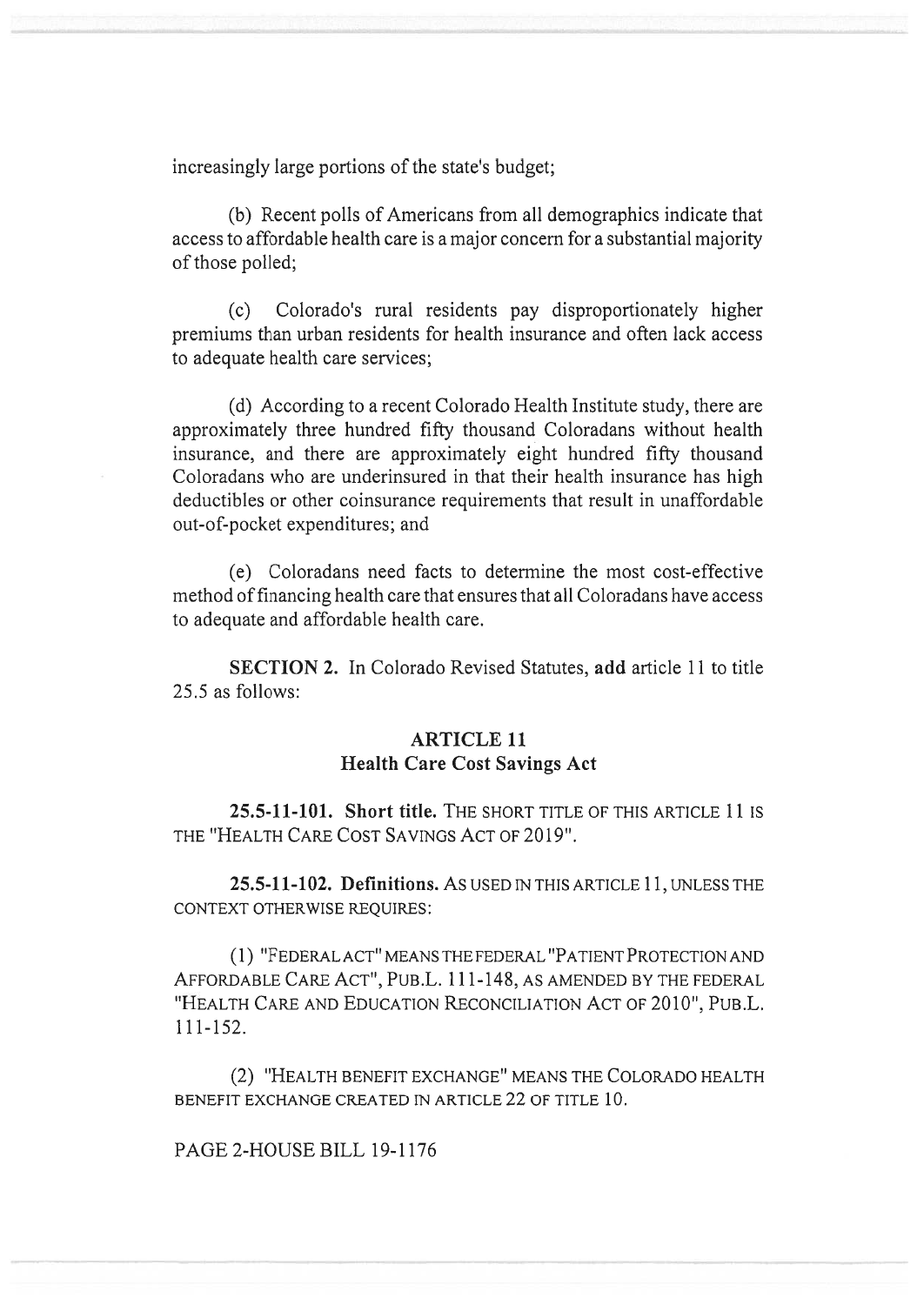(3) "MEDICAID" MEANS THE PROGRAM ESTABLISHED PURSUANT TO THE "COLORADO MEDICAL ASSISTANCE ACT", ARTICLES 4, 5, AND 6 OF THIS TITLE 25.5;

(4) "MEDICARE" MEANS FEDERAL INSURANCE OR ASSISTANCE AS PROVIDED BY TITLE XVIII OF THE FEDERAL "SOCIAL SECURITY ACT", AS AMENDED, 42 U.S.C. SEC. 1395 ET SEQ.

(5) "PUBLIC OPTION SYSTEM" MEANS A HEALTH CARE SYSTEM UNDER WHICH EVERY RESIDENT OF THE STATE IS ABLE TO PURCHASE A HEALTH BENEFIT PLAN MANAGED BY THE STATE OR THROUGH THE HEALTH BENEFIT EXCHANGE.

(6) "TASK FORCE" MEANS THE HEALTH CARE COST ANALYSIS TASK FORCE CREATED IN SECTION 25.5-11-103.

(7) "UNIVERSAL HEALTH CARE" MEANS A HEALTH CARE SYSTEM UNDER WHICH EVERY RESIDENT OF THE STATE HAS ACCESS TO ADEQUATE AND AFFORDABLE HEALTH CARE.

**25.5-11-103. Health care cost analysis task force - creation membership - duties - reports.** ( I) THERE IS CREATED IN THE STATE DEPARTMENT THE HEALTH CARE COST ANALYSIS TASK FORCE FOR THE PURPOSE OF DEVELOPING COMPREHENSIVE FISCAL ANALYSES OF CURRENT AND ALTERNATIVE HEALTH CARE FINANCING SYSTEMS.

(2) (a) ON OR BEFORE SEPTEMBER 1, 2019, THE PRESIDENT OF THE SENATE, THE MINORITY LEADER OF THE SENATE, THE SPEAKER OF THE HOUSE OF REPRESENTATIVES, AND THE MINORITY LEADER OF THE HOUSE OF REPRESENTATIVES SHALL EACH APPOINT ONE MEMBER OF THE GENERAL ASSEMBLY TO THE TASK FORCE.

(b) ON OR BEFORE SEPTEMBER 1, 2019, THE GOVERNOR SHALL APPOINT FOUR MEMBERS TO THE TASK FORCE. IN MAKING THE APPOINTMENTS, THE GOVERNOR SHALL ENSURE THAT THE APPOINTEES:

(I) HAVE A DEMONSTRATED ABILITY TO REPRESENT THE INTERESTS OF ALL COLORADANS AND, REGARDLESS OF THE APPOINTEES' BACKGROUNDS OR AFFILIATIONS, ARE ABLE TO PRESENT OBJECTIVE, NONPARTISAN, FACTUAL, AND EVIDENCE-BASED IDEAS AND TO OBJECTIVELY ADVISE THE

PAGE 3-HOUSE BILL 19-1176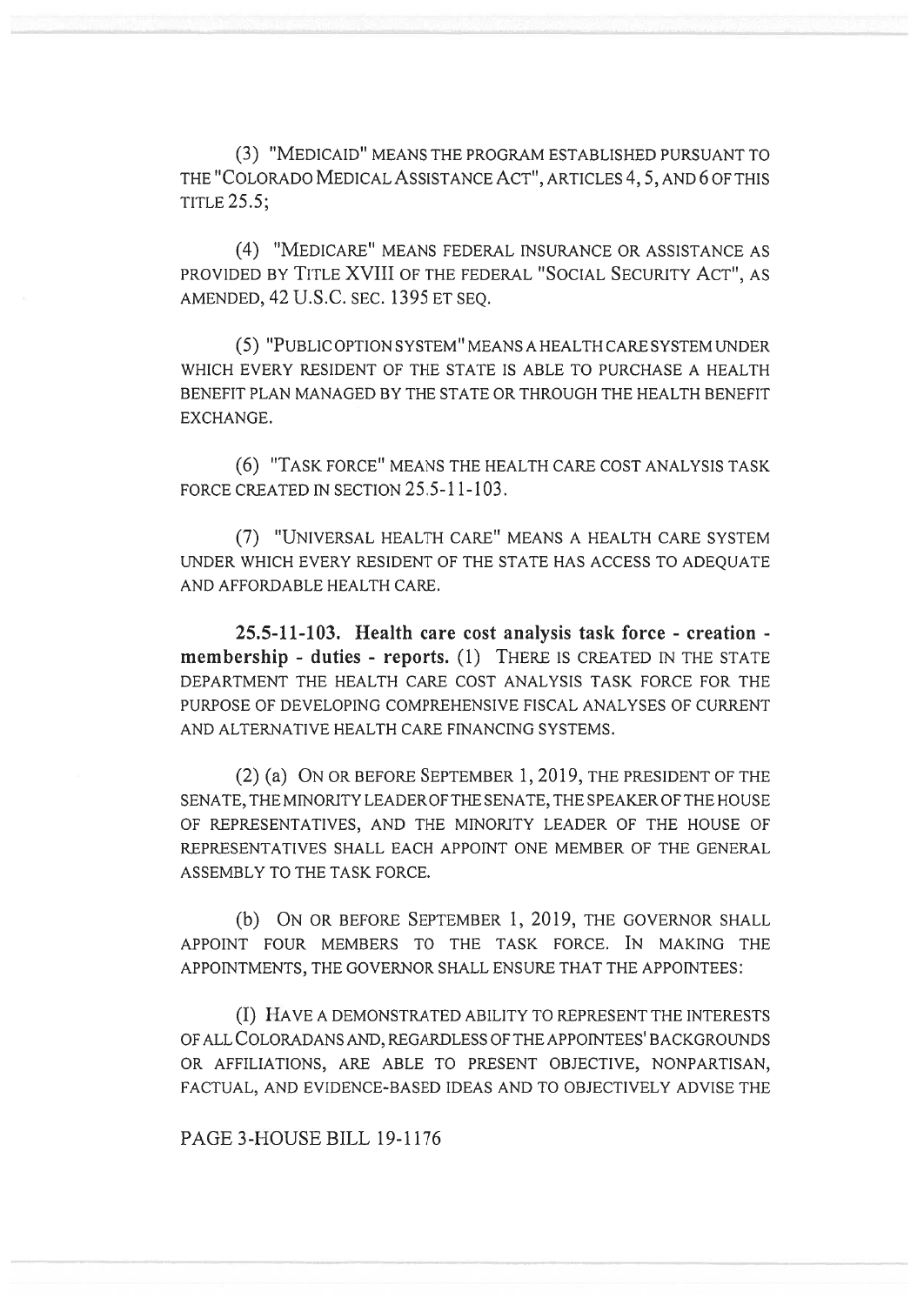ANALYST CONCERNING THE HEALTH CARE FINANCING SYSTEMS; AND

(II) REFLECT THE SOCIAL, DEMOGRAPHIC, AND GEOGRAPHIC DIVERSITY OF THE STATE.

(C) THE EXECUTIVE DIRECTORS OF THE DEPARTMENT OF HUMAN SERVICES, THE DEPARTMENT OF PUBLIC HEALTH AND ENVIRONMENT, AND THE STATE DEPARTMENT, THE COMMISSIONER OF INSURANCE, AND THE CHIEF EXECUTIVE OFFICER OF THE HEALTH BENEFIT EXCHANGE, OR THEIR DESIGNEES, SHALL SERVE ON THE TASK FORCE.

(3) THE TASK FORCE SHALL SELECT A CHAIR AND VICE-CHAIR FROM AMONG ITS MEMBERS. A MEMBER OF THE TASK FORCE APPOINTED PURSUANT TO SUBSECTION (2)(b) OF THIS SECTION MAY BE REMOVED BY A MAJORITY VOTE OF THE REMAINING MEMBERS OF THE TASK FORCE. IF A VACANCY OCCURS ON THE TASK FORCE, THE ORIGINAL APPOINTING AUTHORITY SHALL APPOINT A NEW MEMBER TO FILL THE VACANCY.

(4) NONLEGISLATIVE TASK FORCE MEMBERS ARE NOT ENTITLED TO RECEIVE PER DIEM OR OTHER COMPENSATION FOR PERFORMANCE OF SERVICES FOR THE TASK FORCE BUT MAY BE REIMBURSED FOR ACTUAL AND NECESSARY EXPENSES WHILE ENGAGED IN THE PERFORMANCE OF OFFICIAL DUTIES OF THE TASK FORCE. LEGISLATIVE TASK FORCE MEMBERS ARE REIMBURSED PURSUANT TO SECTION 2-2-307 (3).

(5) THE TASK FORCE SHALL:

(a) ON OR BEFORE OCTOBER 1, 2019, ISSUE A COMPETITIVE SOLICITATION UNDER THE "PROCUREMENT CODE", ARTICLES 101 TO 112 OF TITLE 24, IN ORDER TO SELECT AN ANALYST TO PROVIDE A DETAILED ANALYSIS OF FISCAL COSTS AND OTHER IMPACTS OF THE HEALTH CARE FINANCING SYSTEMS SPECIFIED IN THIS ARTICLE 11;

(b) BY MAJORITY VOTE, SELECT AND CONTRACT WITH AN ANALYST WHO:

(I) HAS EXPERIENCE CONDUCTING HEALTH CARE COST ANALYSES;

(II) IS FAMILIAR WITH DIFFERENT METHODOLOGIES USED; AND

PAGE 4-HOUSE BILL 19-1176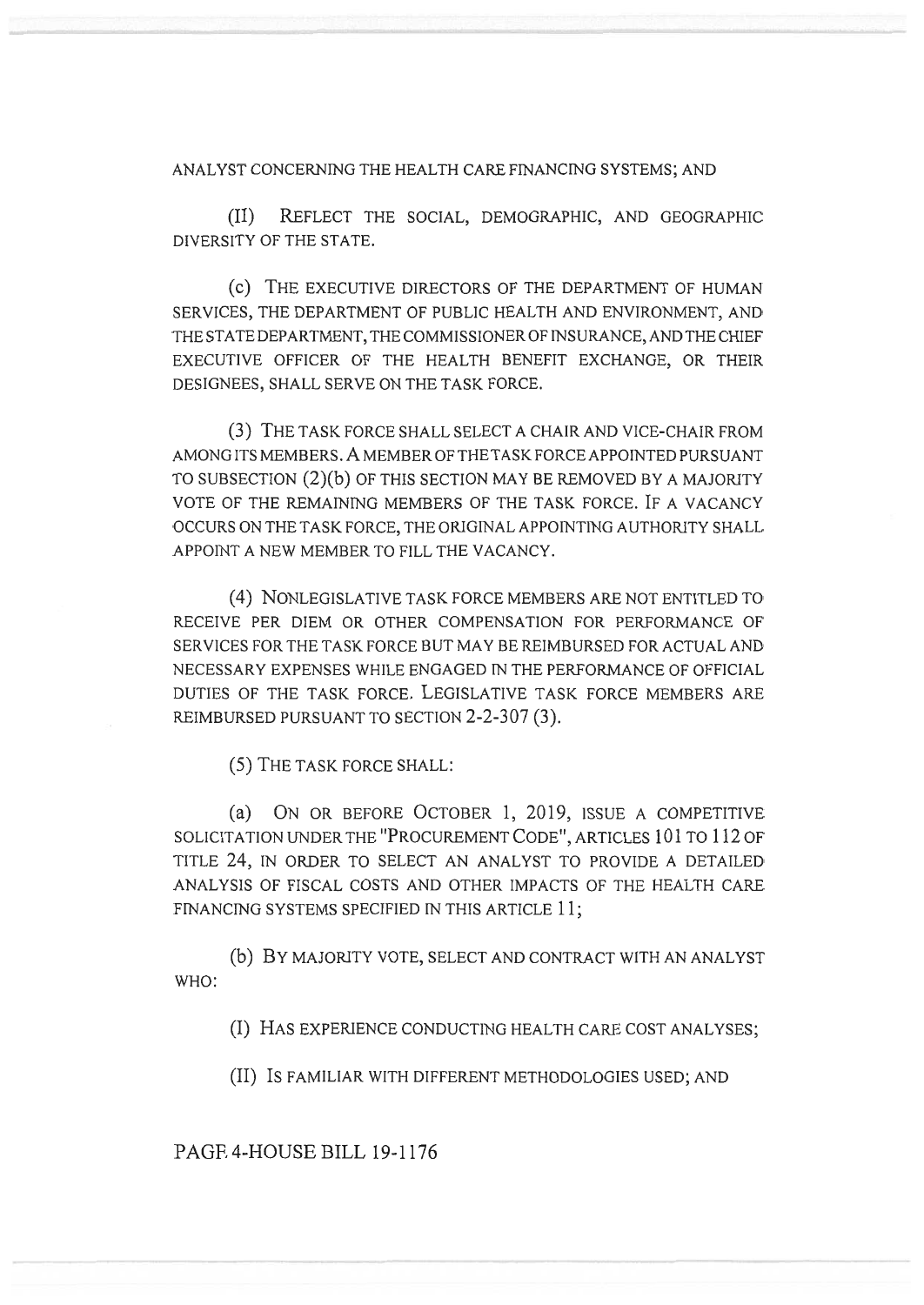(III) IS, IN THE OPINION OF THE TASK FORCE, EMPLOYED BY AN ORGANIZATION THAT IS NONPARTISAN AND UNBIASED;

(c) ON OR BEFORE JANUARY 1, 2021, SUBMIT A PRELIMINARY REPORT TO THE GENERAL ASSEMBLY THAT CONTAINS THE ANALYST'S METHODOLOGY FOR STUDYING THE HEALTH CARE FINANCING SYSTEMS SPECIFIED IN THIS ARTICLE 11; AND

(d) ON OR BEFORE SEPTEMBER 1, 2021, DELIVER TO THE GENERAL ASSEMBLY A FINAL REPORT OF THE TASK FORCE'S FINDINGS RECEIVED FROM THE ANALYST SELECTED PURSUANT TO THIS SECTION.

(6) IN CARRYING OUT ITS DUTIES PURSUANT TO THIS SECTION, THE TASK FORCE MAY HIRE STAFF AND CONSULTANTS FOR THE PURPOSES OF THIS ARTICLE 11.

(7) THE TASK FORCE IS SUBJECT TO ARTICLES 6 AND 72 OF TITLE 24.

**25.5-11-104. Analyst - duties. (1)** THE ANALYST SELECTED PURSUANT TO SECTION 25.5-11-103 (5) SHALL HOST AT LEAST THREE STAKEHOLDER MEETINGS IN DIFFERENT GEOGRAPHIC REGIONS OF THE STATE TO DETERMINE THE METHODOLOGY TO BE USED TO STUDY THE HEALTH CARE FINANCING SYSTEMS SPECIFIED IN SUBSECTION (2) OF THIS SECTION.

(2) THE ANALYST SHALL ANALYZE, AT A MINIMUM, THE FOLLOWING HEALTH CARE SYSTEMS:

(a) THE CURRENT COLORADO HEALTH CARE FINANCING SYSTEM IN WHICH RESIDENTS RECEIVE HEALTH CARE COVERAGE FROM PRIVATE INSURERS AND PUBLIC PROGRAMS OR ARE UNINSURED;

(b) A MULTI-PAYER UNIVERSAL HEALTH CARE SYSTEM IN WHICH ALL RESIDENTS OF COLORADO ARE COVERED UNDER A PLAN WITH A MANDATED SET OF BENEFITS THAT IS PUBLICLY AND PRIVATELY FUNDED AND ALSO PAID FOR BY EMPLOYER AND EMPLOYEE CONTRIBUTIONS; AND

(c) A PUBLICLY FINANCED AND PRIVATELY DELIVERED UNIVERSAL HEALTH CARE SYSTEM THAT DIRECTLY COMPENSATES PROVIDERS.

(3) THE ANALYST SHALL PREPARE A DETAILED ANALYSIS OF EACH

PAGE 5-HOUSE BILL 19-1176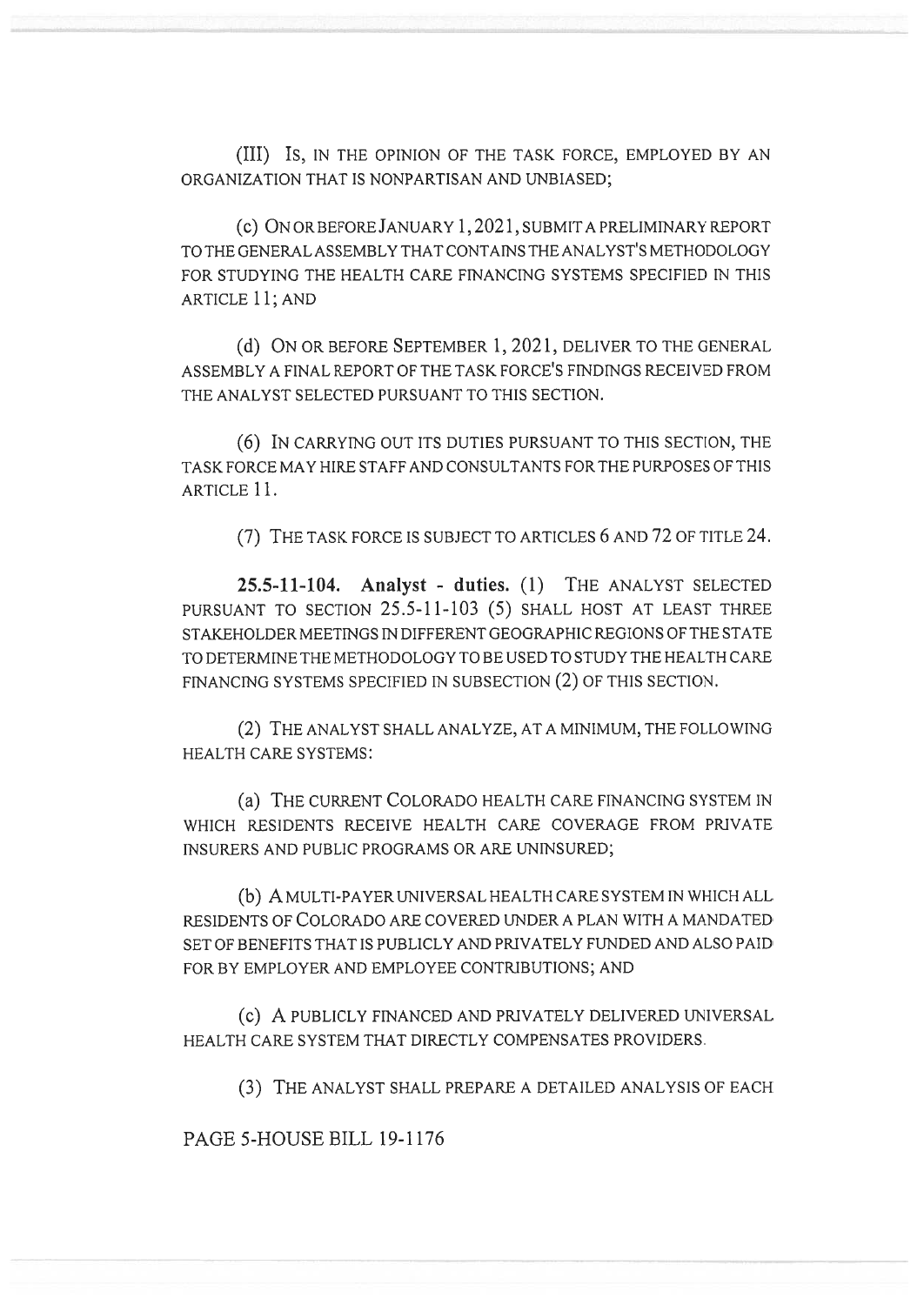HEALTH CARE FINANCING SYSTEM. EACH ANALYSIS MAY:

(a) INCLUDE THE FIRST, SECOND, FIFTH, AND TENTH YEAR COSTS;

(b) SET COMPENSATION FOR LICENSED HEALTH CARE PROVIDERS AT LEVELS THAT RESULT IN NET INCOME THAT WILL ATTRACT AND RETAIN NECESSARY HEALTH CARE PROVIDERS;

(e) INCLUDE HEALTH CARE BENEFITS REIMBURSED AT ONE HUNDRED TWENTY PERCENT OF MEDICARE RATES FOR RESIDENTS OF COLORADO WHO ARE TEMPORARILY LIVING OUT OF STATE;

(d) DEFINE, DESCRIBE, AND QUANTIFY THE NUMBER OF UNINSURED, UNDERINSURED, AND AT-RISK INSURED INDIVIDUALS IN EACH SYSTEM;

(e) INCLUDE IN EACH SYSTEM THE PROVISION OF BENEFITS THAT ARE THE SAME AS THE BENEFITS REQUIRED BY THE FEDERAL ACT;

(f) IDENTIFY HEALTH EXPENDITURES BY PAYER;

(g) IDENTIFY OUT-OF-POCKET CHARGES INCLUDING COINSURANCE, DEDUCTIBLES, AND COPAYMENTS;

(h) DESCRIBE HOW THE SYSTEM PROVIDES THE FOLLOWING:

(I) SERVICES REQUIRED BY THE FEDERAL ACT;

(II) MEDICARE-QUALIFIED SERVICES;

(III) MEDICAID SERVICES AND BENEFITS EQUAL TO OR GREATER THAN CURRENT SERVICES AND BENEFITS AND WITH EQUIVALENT PROVIDER COMPENSATION RATES;

(IV) MEDICAID SERVICES AND BENEFITS FOR INDIVIDUALS WITH DISABILITIES WHO DO NOT MEET ASSET OR INCOME QUALIFICATIONS, WHO HAVE THE RIGHT TO MANAGE THEIR OWN CARE, AND WHO HAVE THE RIGHT TO DURABLE MEDICAL EQUIPMENT;

(V) COVERAGE FOR WOMEN'S HEALTH CARE AND REPRODUCTIVE SERVICES;

PAGE 6-HOUSE BILL 19-1176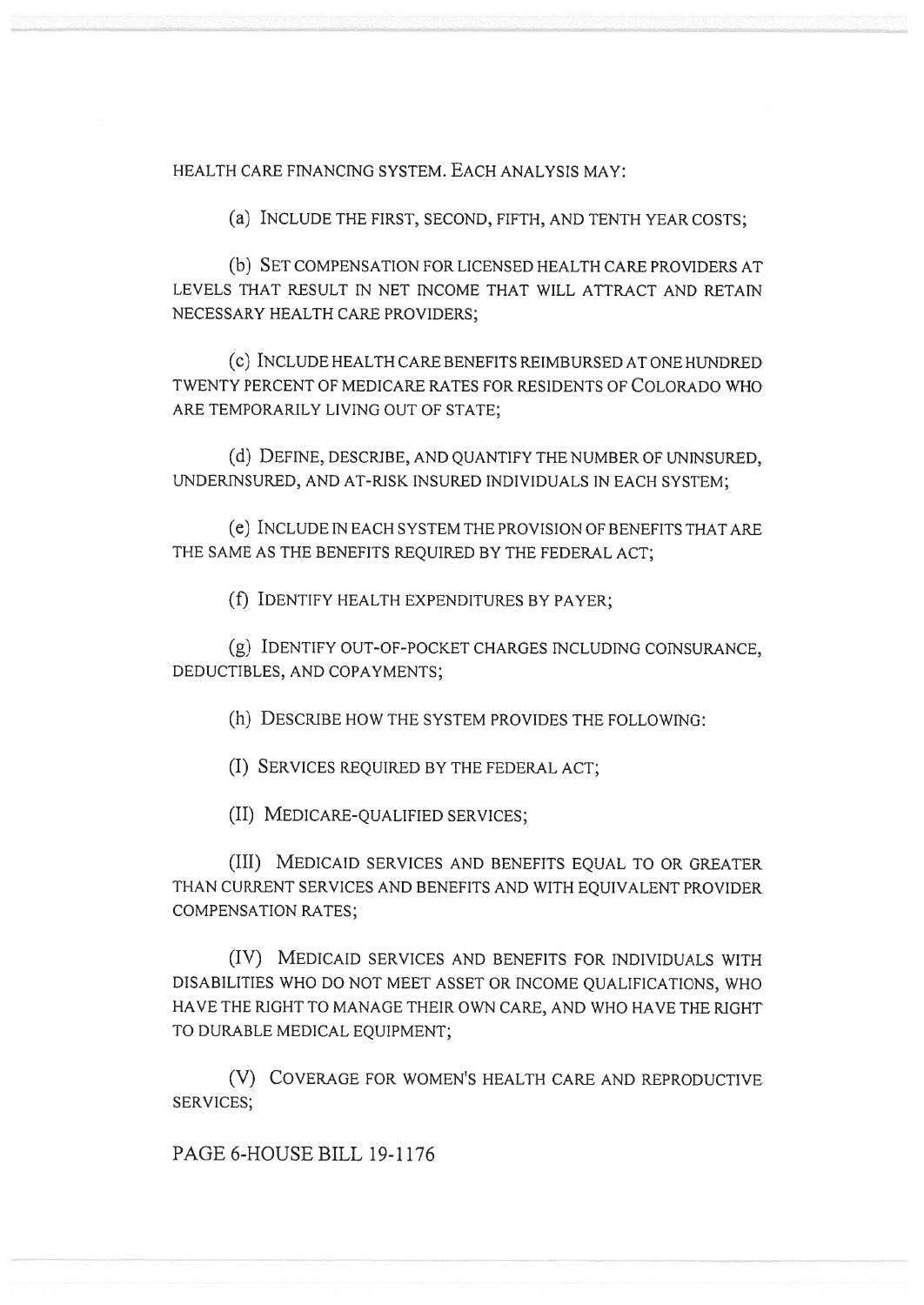(VI) VISION, HEARING, AND DENTAL SERVICES;

(VII) ACCESS TO PRIMARY SPECIALTY HEALTH CARE SERVICES IN RURAL COLORADO AND OTHER UNDERSERVED AREAS OR POPULATIONS; AND

(VIII) BEHAVIORAL, MENTAL HEALTH, AND SUBSTANCE USE DISORDERS SERVICES;

(i) PROVIDE A REVIEW OF EXISTING LITERATURE REGARDING THE COLLATERAL COSTS TO SOCIETY OF HIGH HEALTH CARE COSTS, WHICH MAY INCLUDE:

(I) THE COST OF EMERGENCY ROOM, URGENT CARE, AND INTENSIVE CARE TREATMENT FOR INDIVIDUALS WHO ARE UNABLE TO AFFORD PREVENTIVE OR PRIMARY CARE IN LOWER-COST SETTINGS;

(II) THE COST IN LOST TIME FROM WORK, DECREASED PRODUCTIVITY, OR UNEMPLOYMENT FOR INDIVIDUALS WHO, AS A RESULT OF BEING UNABLE TO AFFORD PREVENTIVE OR PRIMARY CARE, DEVELOP A MORE SEVERE, URGENT, OR DISABLING CONDITION;

(III) THE COST OF BANKRUPTCIES CAUSED BY UNAFFORDABLE MEDICAL EXPENSES, INCLUDING THE COST TO THE INDIVIDUALS WHO ARE FORCED TO FILE FOR BANKRUPTCY AND THE COST TO HEALTH CARE PROVIDERS THAT DO NOT GET PAID AS A RESULT;

(IV) THE COSTS TO AND EFFECTS ON INDIVIDUALS WHO DO NOT FILE BANKRUPTCIES BECAUSE OF MEDICAL EXPENSES AND WHO ARE FINANCIALLY DEPLETED BY THESE COSTS;

(V) MEDICAL COSTS CAUSED BY THE DIVERSION OF FUNDS FROM OTHER HEALTH DETERMINANTS, SUCH AS EDUCATION, SAFE FOOD SUPPLY, OR SAFE WATER SUPPLY; AND

(VI) OTHER COLLATERAL COSTS AS DETERMINED BY THE TASK FORCE.

(4) THE ANALYST SHALL MODEL SUFFICIENT AND FAIR FUNDING SYSTEMS THAT MAY BE VIABLE FOR EACH SYSTEM STUDIED PURSUANT TO THIS SECTION THAT MAY RAISE REVENUE FROM:

PAGE 7-HOUSE BILL 19-1176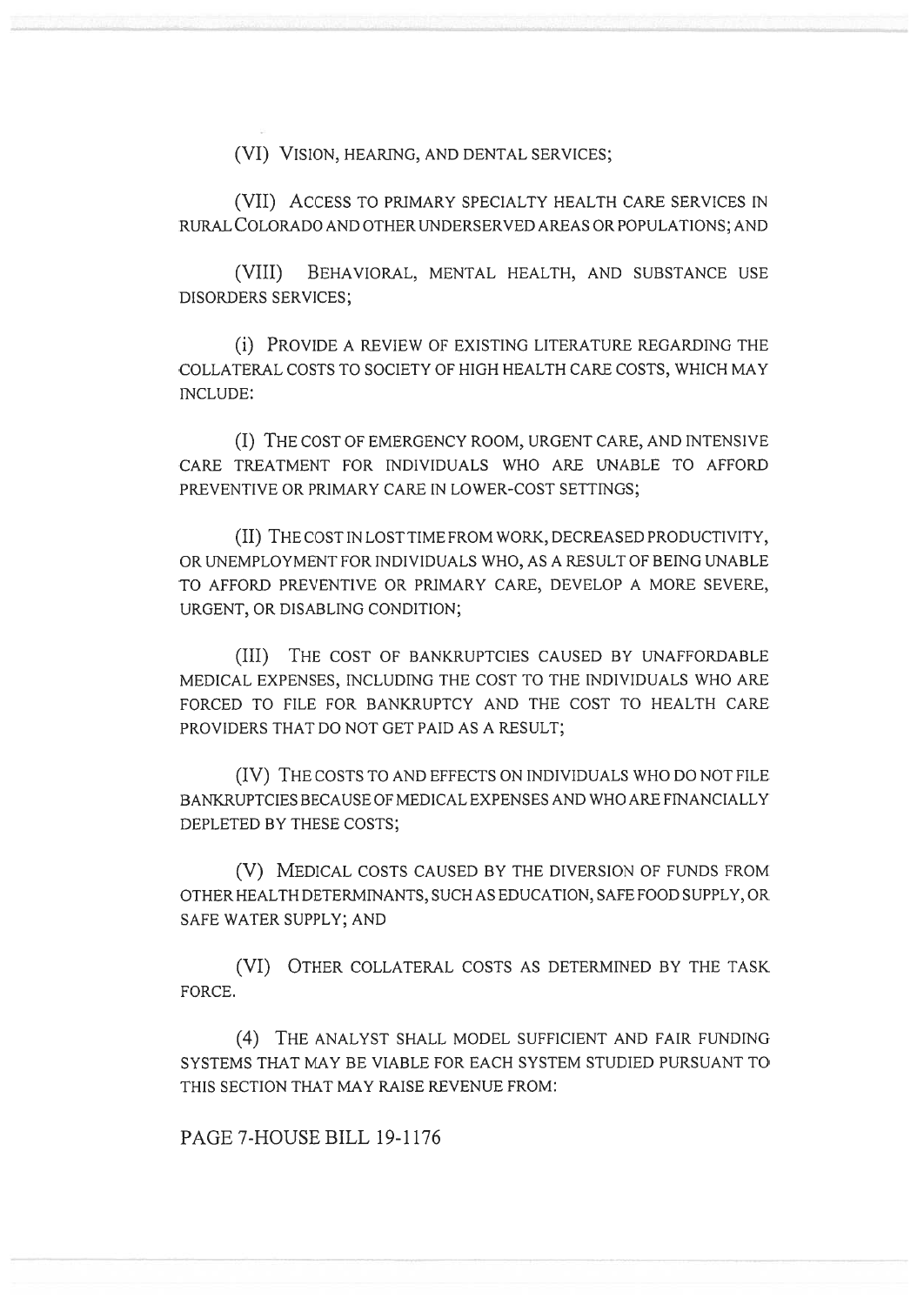(a) THE GENERAL FUND;

(b) FEDERAL WAIVERS AVAILABLE UNDER MEDICAID AND THE FEDERAL ACT, AS APPROPRIATE FOR EACH SYSTEM STUDIED;

(c) PROGRESSIVE INCOME TAXES;

(d) PAYROLL TAXES THAT MAY BE SPLIT BETWEEN EMPLOYER AND EMPLOYEE;

(e) OTHER TAXES; AND

(f) PREMIUMS BASED ON INCOME.

(5) THE ANALYST SHALL CARRY OUT THE DUTIES OF THIS SECTION TO THE EXTENT FEASIBLE WITH FUNDING PROVIDED THROUGH MONEYS APPROPRIATED BY THE GENERAL ASSEMBLY AND WITH GIFTS, GRANTS, AND DONATIONS AND AS PRIORITIZED BY THE TASK FORCE.

**25.5-11-105. Appropriation - gifts, grants, and donations.**  (1) FOR EACH FISCAL YEAR 2019-20 AND 2020-21, THE GENERAL ASSEMBLY MAY APPROPRIATE ONE HUNDRED THOUSAND DOLLARS TO THE STATE DEPARTMENT FOR THE IMPLEMENTATION OF THIS ARTICLE 11.

(2) THE STATE DEPARTMENT AND THE TASK FORCE MAY SEEK, ACCEPT, AND EXPEND GIFTS, GRANTS, OR DONATIONS, INCLUDING IN-KIND DONATIONS, FROM PRIVATE OR PUBLIC SOURCES FOR THE PURPOSES OF THIS ARTICLE 11.

(3) THE TASK FORCE MAY USE MONEY AVAILABLE PURSUANT TO SUBSECTIONS (1) AND (2) OF THIS SECTION FOR THE IMPLEMENTATION OF THIS ARTICLE 11 TO:

(a) COMPENSATE ANY NECESSARY STAFF AND CONSULTANTS HIRED PURSUANT TO SECTION 25.5-11-103 (6);

(b) PAY THE ANALYST SELECTED PURSUANT TO SECTION 25.5-11-103 (5) FOR THE COSTS ASSOCIATED WITH THE DEVELOPMENT OF THE METHODOLOGY AND ANALYSES CONDUCTED PURSUANT TO SECTION 25.5-11-104; AND

PAGE 8-HOUSE BILL 19-1176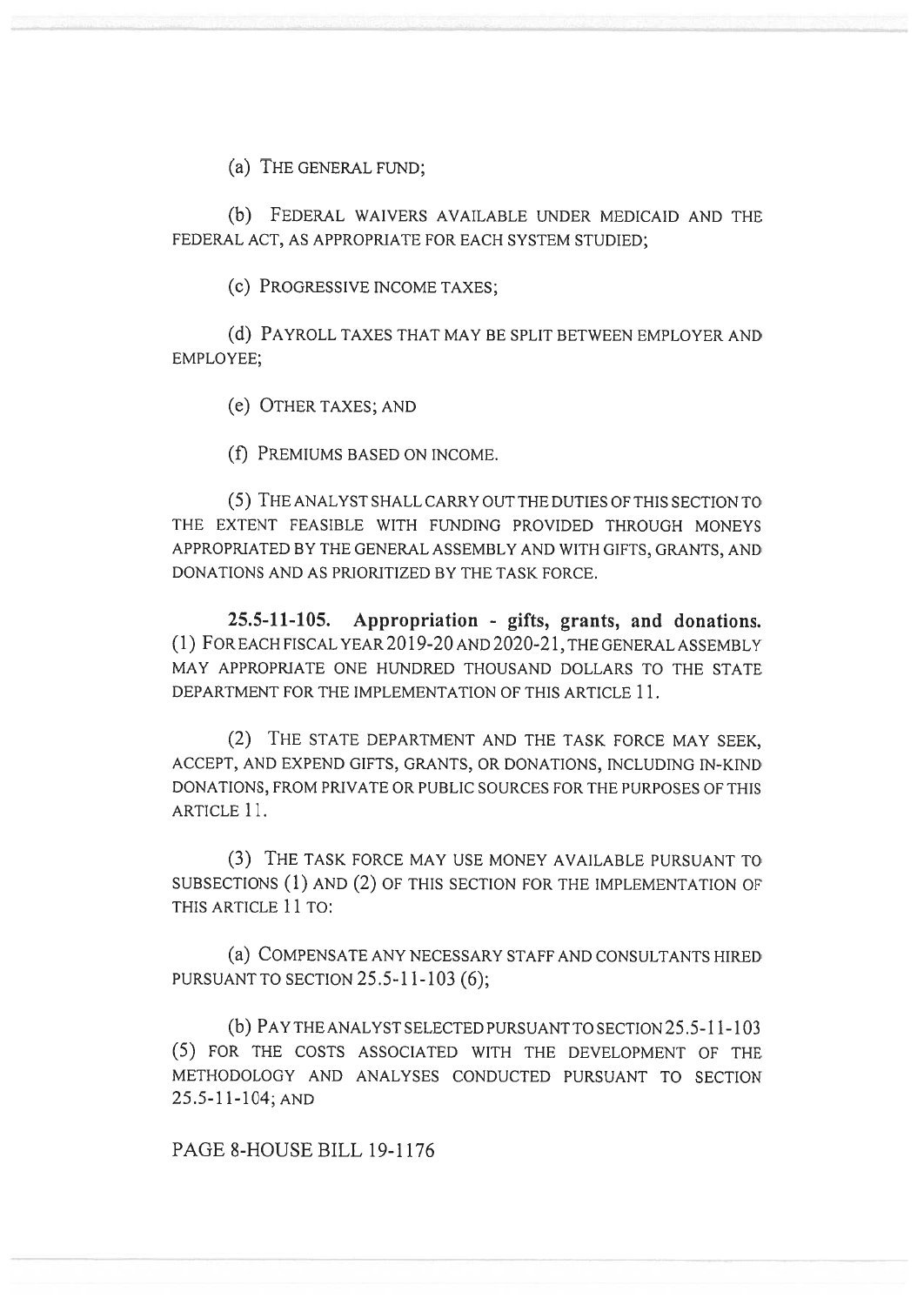(c) REIMBURSE THE TASK FORCE MEMBERS' ACTUAL AND NECESSARY EXPENSES IN PERFORMING THEIR DUTIES.

**25.5-11-106. Repeal of article.** THIS ARTICLE 11 IS REPEALED, EFFECTIVE SEPTEMBER 1, 2022.

**SECTION 3. Appropriation.** (1) For the 2019-20 state fiscal year, \$92,649 is appropriated to the department of health care policy and financing. This appropriation is from the general fund. To implement this act, the department may use this appropriation as follows:

- (a) \$5,200 for operating expenses; and
- (b) \$87,449 for general professional services and special projects.

(2) The general assembly has determined that staffing for the health care cost analysis task force created in section 25.5-11-103, C.R.S., can be implemented within existing appropriations, and therefore no separate appropriation of state money is necessary to carry out this purpose of the act.

(3) For the 2019-20 state fiscal year, \$7,351 is appropriated to the legislative department for use by the general assembly. This appropriation is from the general fund. To implement this act, the general assembly may use this appropriation for per diem payments.

## PAGE 9-HOUSE BILL 19-1176